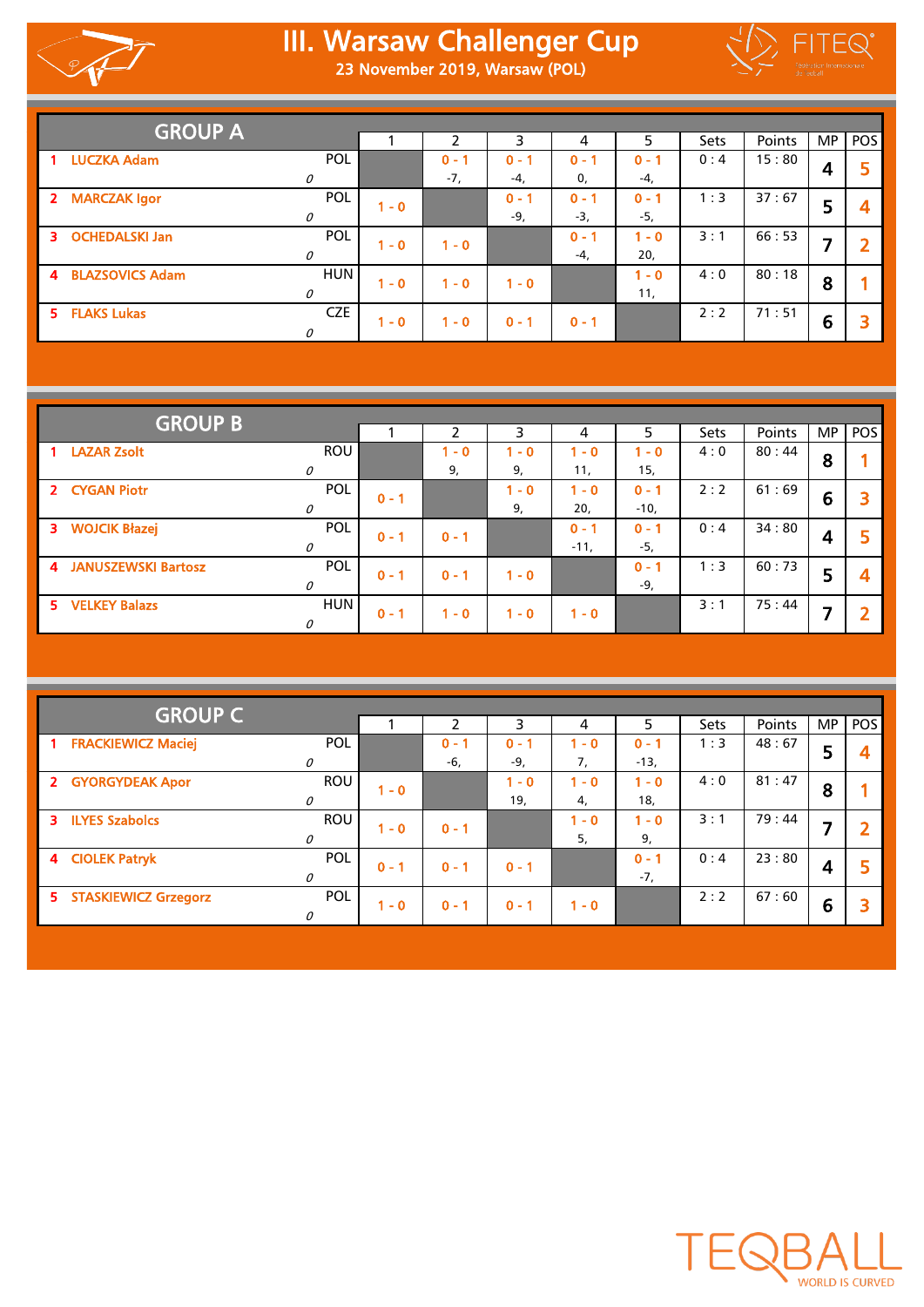

## III. Warsaw Challenger Cup 23 November 2019, Warsaw (POL)



|                  | <b>GROUP D</b>        |              |         |         |         |         |         |             |        |           |     |
|------------------|-----------------------|--------------|---------|---------|---------|---------|---------|-------------|--------|-----------|-----|
|                  |                       |              |         | ∍       | 3       | 4       | 5.      | <b>Sets</b> | Points | <b>MP</b> | POS |
|                  | <b>GALECKI Alan</b>   | POL          |         | $-0$    | $1 - 0$ | $0 - 1$ | $1 - 0$ | 3:1         | 76:39  | ⇁         |     |
|                  |                       | 0            |         | 7,      | 8,      | $-16,$  | 4,      |             |        |           |     |
|                  | 2 POKWAP Marek        | POL          | $0 - 1$ |         | $1 - 0$ | $0 - 1$ | $0 - 1$ | 1:3         | 52:73  | 5         |     |
|                  |                       | $\mathcal O$ |         |         | 13,     | -9,     | $-16,$  |             |        |           |     |
|                  | 3 MIKULSKI Krzysztof  | POL          | $0 - 1$ | $0 - 1$ |         | $0 - 1$ | $0 - 1$ | 0:4         | 42:80  | 4         |     |
|                  |                       | 0            |         |         |         | -8,     | $-13,$  |             |        |           |     |
| $\blacktriangle$ | <b>MURVAI Kristof</b> | <b>HUN</b>   | $-0$    | $1 - 0$ | $1 - 0$ |         | $1 - 0$ | 4:0         | 80:41  | 8         |     |
|                  |                       | $\mathcal O$ |         |         |         |         | 8,      |             |        |           |     |
|                  | 5 TUSINSKI Franciszek | POL          | $0 - 1$ | $1 - 0$ | $1 - 0$ | $0 - 1$ |         | 2:2         | 52:69  | 6         |     |
|                  |                       | 0            |         |         |         |         |         |             |        |           |     |

|                | <b>GROUP E</b>           |               |                          |         |         |         |   |      |        |          |            |
|----------------|--------------------------|---------------|--------------------------|---------|---------|---------|---|------|--------|----------|------------|
|                |                          |               |                          |         | 3       | 4       | 5 | Sets | Points | MP.      | <b>POS</b> |
|                | 1 KRATOCHVIL David       | <b>CZE</b>    |                          | $0 - 1$ | $1 - 0$ | $0 - 1$ |   | 1:2  | 51:44  |          |            |
|                |                          | 0             |                          | $-15,$  | 4,      | $-16,$  |   |      |        | 4        |            |
|                | 2 NOWICKI Konrad         | POL           | $1 - 0$                  |         | $1 - 0$ | $0 - 1$ |   | 2:1  | 53:40  | 5        |            |
|                |                          | $\Omega$      |                          |         | 5,      | $-13,$  |   |      |        |          |            |
|                | 3 GOJSKI Kamil           | POL           | $0 - 1$                  | $0 - 1$ |         | $0 - 1$ |   | 0:3  | 18:60  | 3        |            |
|                |                          | $\mathcal{O}$ |                          |         |         | -9,     |   |      |        |          | 4          |
|                | 4 KAMINSKI Patryk        | POL           | $1 - 0$                  | $1 - 0$ | $1 - 0$ |         |   | 3:0  | 60:38  | 6        |            |
|                |                          | $\mathcal{O}$ |                          |         |         |         |   |      |        |          |            |
| 5 <sub>1</sub> | <b>Bye</b>               | x             |                          |         |         |         |   | 0:0  | 0:0    | $\bf{0}$ |            |
|                | $\overline{\phantom{a}}$ |               | $\overline{\phantom{a}}$ |         |         |         |   |      |        |          |            |

| <b>GROUP F</b>                                |              |         |         |         |         |                          |      |        |                  |                |
|-----------------------------------------------|--------------|---------|---------|---------|---------|--------------------------|------|--------|------------------|----------------|
|                                               |              |         | 2       | 3       | 4       | 5                        | Sets | Points | <b>MP</b>        | pos            |
| <b>BANYIK Csaba</b><br>$\mathbf{1}$           | <b>HUN</b>   |         | $1 - 0$ | $1 - 0$ | $-0$    | $\overline{\phantom{a}}$ | 3:0  | 60:22  | 6                |                |
|                                               | 0            |         | 3,      | 17,     | 2,      |                          |      |        |                  |                |
| 2 FRANCZUK Bartosz                            | POL          | $0 - 1$ |         | $0 - 1$ | $-0$    | $\sim$                   | 1:2  | 33:48  |                  | 3              |
|                                               | $\mathcal O$ |         |         | $-10,$  | 8,      |                          |      |        | 4                |                |
| <b>IMREH Balazs</b><br>3                      | <b>HUN</b>   | $0 - 1$ | $1 - 0$ |         | $0 - 1$ | ۰                        | 1:2  | 43:50  | 4                | $\overline{2}$ |
|                                               | 0            |         |         |         | -6,     |                          |      |        |                  |                |
| <b>KAMINSKI Marek</b><br>$\blacktriangleleft$ | POL          | $0 - 1$ | $0 - 1$ | $1 - 0$ |         | ۰                        | 1:2  | 30:46  | 4                | 4              |
|                                               | $\mathcal O$ |         |         |         |         |                          |      |        |                  |                |
| 5.<br><b>Bye</b>                              | X            |         |         |         |         |                          | 0:0  | 0:0    |                  |                |
| $\overline{\phantom{0}}$                      |              |         |         |         |         |                          |      |        | $\boldsymbol{0}$ |                |
|                                               |              |         |         |         |         |                          |      |        |                  |                |

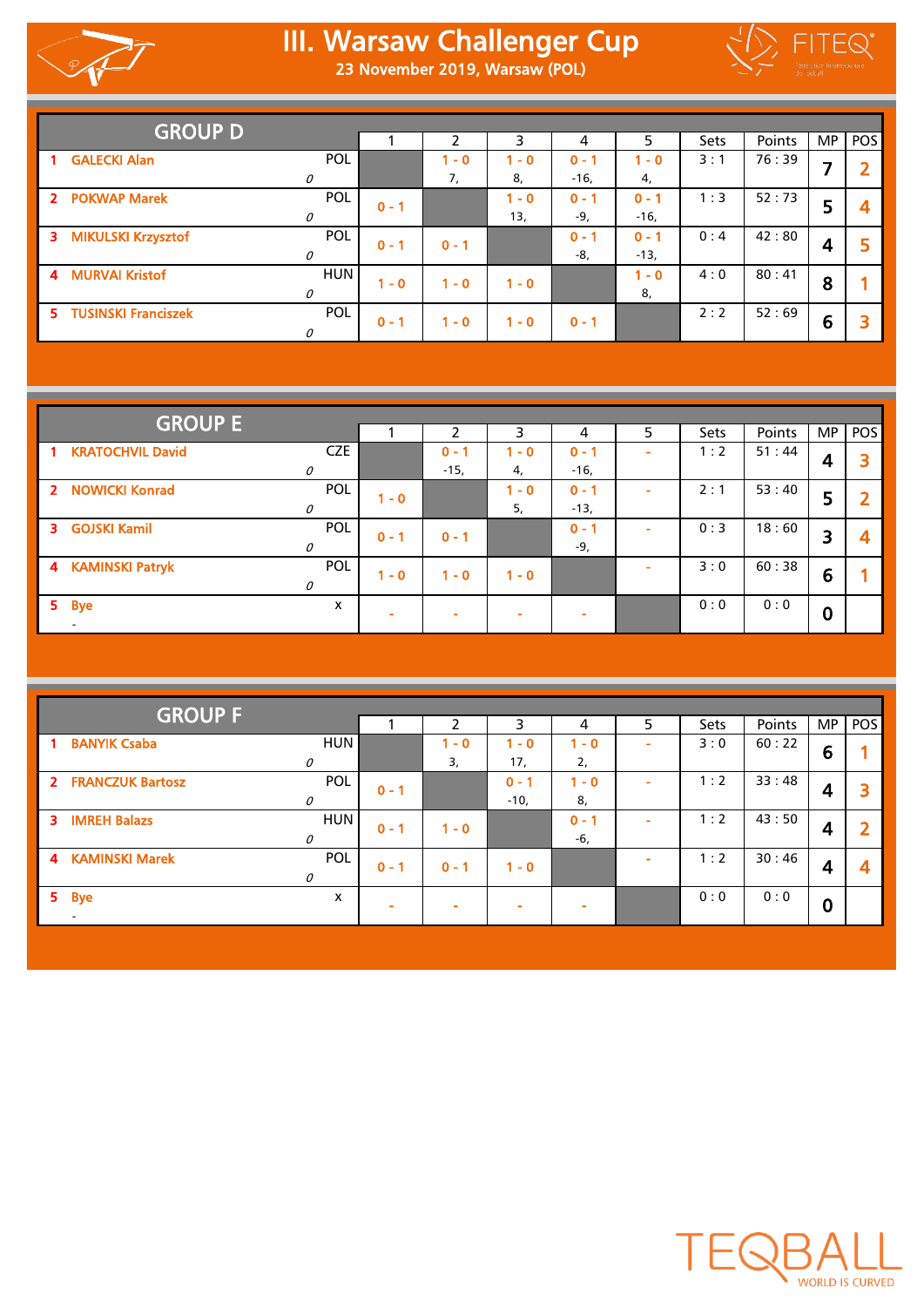

## III. Warsaw Challenger Cup 23 November 2019, Warsaw (POL)



|                | <b>GROUP G</b>          |            |         |         |         |         |         |             |        |           |     |
|----------------|-------------------------|------------|---------|---------|---------|---------|---------|-------------|--------|-----------|-----|
|                |                         |            |         |         | 3       | 4       | 5       | <b>Sets</b> | Points | <b>MP</b> | POS |
|                | <b>SZLOM Mateusz</b>    | POL        |         | $0 - 1$ | $1 - 0$ | $1 - 0$ | $0 - 1$ | 2:2         | 51:63  | 6         |     |
|                |                         | 0          |         | $-2,$   | 10,     | 13,     | -9,     |             |        |           |     |
| 2 <sup>1</sup> | <b>DUSZAK Adrian</b>    | POL        | $1 - 0$ |         | $1 - 0$ | $1 - 0$ | $1 - 0$ | 4:0         | 80:33  | 8         |     |
|                |                         | 0          |         |         | 9,      | 11,     | 11,     |             |        |           |     |
|                | 3 STOCZYNSKI Filip      | POL        | $0 - 1$ | $0 - 1$ |         | $0 - 1$ | $0 - 1$ | 0:4         | 25:80  | 4         |     |
|                |                         | 0          |         |         |         | $-5,$   | $-1.$   |             |        |           |     |
|                | <b>4 POLESIAK Karol</b> | POL        | $0 - 1$ | $0 - 1$ | $1 - 0$ |         | $0 - 1$ | 1:3         | 58:65  | 5         |     |
|                |                         | 0          |         |         |         |         | $-14,$  |             |        |           |     |
| 5.             | <b>LAMBERT Roman</b>    | <b>CZE</b> | $1 - 0$ | $0 - 1$ | $1 - 0$ | $1 - 0$ |         | 3:1         | 71:44  | ⇁         |     |
|                |                         | 0          |         |         |         |         |         |             |        |           |     |

|                                      | <b>GROUP H</b> |         |               |         |         |                    |             |               |           |                |  |  |  |
|--------------------------------------|----------------|---------|---------------|---------|---------|--------------------|-------------|---------------|-----------|----------------|--|--|--|
|                                      |                |         | $\mathcal{P}$ | 3       | 4       | 5.                 | <b>Sets</b> | <b>Points</b> | <b>MP</b> | <b>POS</b>     |  |  |  |
| <b>SIPOS Arpad</b><br>$\overline{1}$ | <b>HUN</b>     |         | $1 - 0$       | $-0$    | $-0$    | $1 - 0$            | 4:0         | 80:29         | 8         |                |  |  |  |
|                                      | 0              |         | 6,            | 6,      | 4,      | 13,                |             |               |           |                |  |  |  |
| 2 JARON Andrzej                      | <b>POL</b>     | $0 - 1$ |               | $0 - 1$ | $-0$    | $0 - 1$            | 1:3         | 43:76         | 5         | 4              |  |  |  |
|                                      | $\mathcal{O}$  |         |               | $-13,$  | 16,     | -4,                |             |               |           |                |  |  |  |
| <b>MRZYGLOD Franciszek</b><br>3.     | <b>POL</b>     | $0 - 1$ | $1 - 0$       |         | $-0$    | $0 -$ <sup>2</sup> | 2:2         | 64:67         | 6         | 3              |  |  |  |
|                                      | 0              |         |               |         | 14,     | $-18,$             |             |               |           |                |  |  |  |
| 4 CHMIELECKI Mikołaj                 | <b>POL</b>     | $0 - 1$ | $0 - 1$       | $0 - 1$ |         | $0 - 1$            | 0:4         | 42:80         | 4         | 5              |  |  |  |
|                                      | 0              |         |               |         |         | -8,                |             |               |           |                |  |  |  |
| 5.<br><b>SMEJKAL Lukas</b>           | <b>CZE</b>     | $0 - 1$ | $1 - 0$       | $-0$    | $1 - 0$ |                    | 3:1         | 73:50         |           | $\overline{2}$ |  |  |  |
|                                      | 0              |         |               |         |         |                    |             |               |           |                |  |  |  |